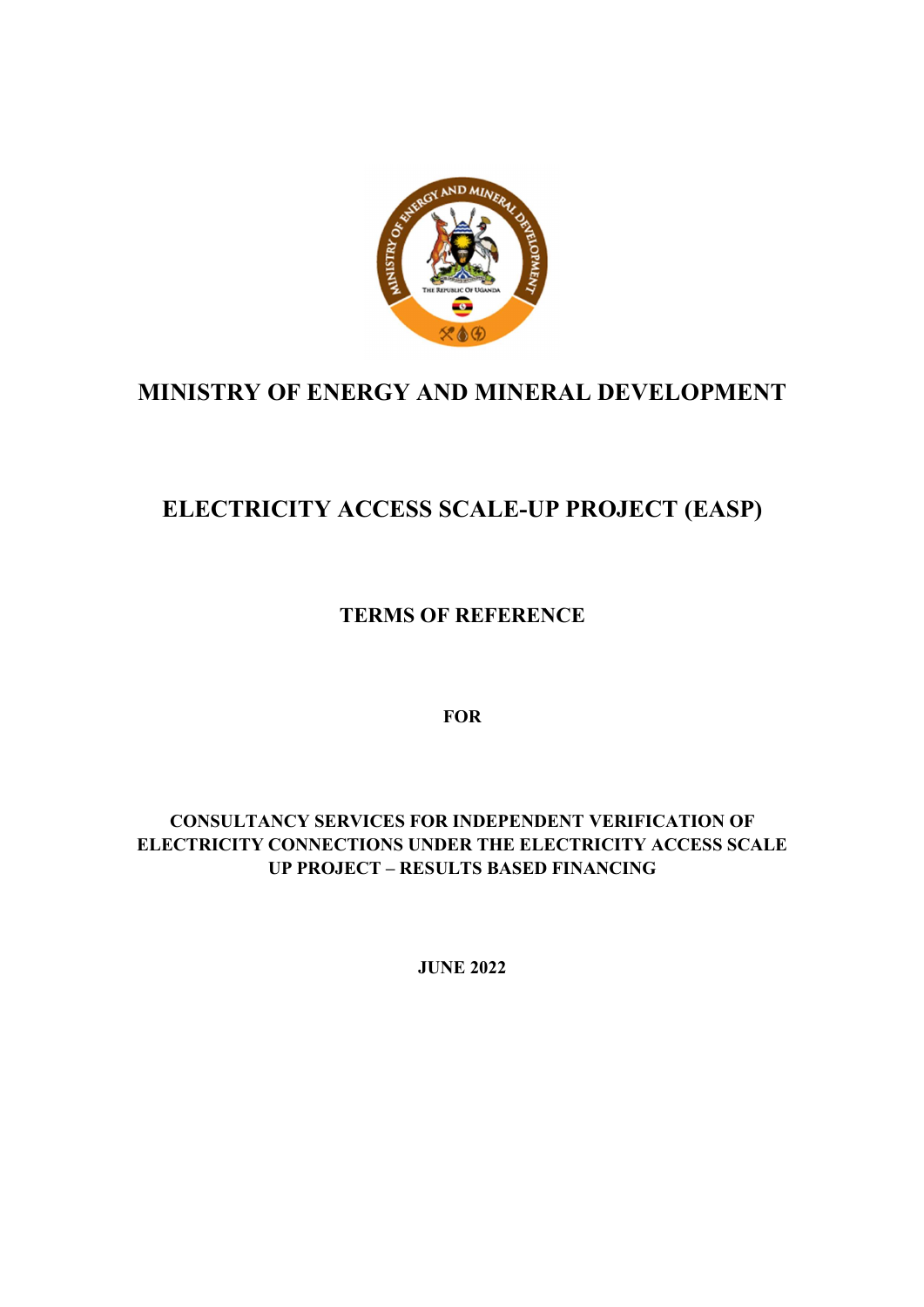## 1. Introduction

The Government of Uganda (GoU) has received funding from the World Bank towards the implementation of the proposed Electricity Access Scale-Up Project (EASP)

The EASP aims to increase access to electricity in all areas of Uganda through, among others, supporting attainment of Government's access goals in a timely manner thereby contributing towards achievement of Government's development goals outlined in the Electricity Connections Policy (ECP), Third National Development Plan NDPII and Uganda's Vision 2040. The EASP will finance at least 1 million grid connections in rural, peri-urban and urban areas.

The funding under the EASP project will go towards implementing infrastructure and connections under the new Electricity Connections Policy (ECP) and will be implemented on an Investment Project Finance (IPF) approach which Government continues to implement through the Ministry of Energy and Mineral Development (MEMD). Through the EASP, Government will provide funding for connections through a Results Based Financing (RBF). The RBF approach shall be implemented in the service footprint operated by UMEME Limited (a.k.a., Umeme).

The EASP facility intends to apply part of the proceeds towards consultancy services for independent verification of electricity connections. Therefore, MEMD wishes to procure the services of a competent and reputable company which will be contracted as an Independent Verification Agent (IVA) to verify the delivery of connections against which a subsidy will be disbursed.

## 2. Objective of the Assignment

The objectives of the IVA assignment are to;

- (i) Verify that the eligible premises' connections, as detailed in the ECP Implementation Manual and or EASP Project Operations Manual (POM), have been physically installed in accordance with approved technical specifications, are working, and have been properly documented.
- (ii) Verify that the eligible premise connections and ready board installations have been installed using connection materials pre-financed by Umeme.
- (iii) Recommend to MEMD and financiers the reimbursement of appropriate connection costs.

## 3. Electricity Connection Implementation and Eligibility Criteria

## 3.1. Implementation Approach

RBF is a strategy for explicit, performance-based subsidies for delivery of basic services (e.g., connection to electricity, piped water supply, sanitation, etc.). Explicit because it is explicitly recognised why the subsidy is provided, who is receiving the subsidy, what is being subsidized and with how much. It is performance-based because the payment of the subsidy is directly linked to the delivery of verified output (the establishment of supply for eligible households) rather than the input.

The objective of the RBF approach is to provide improved access to electricity to Ugandans throughout the country. Ugandans living within no-pole and one-pole distance of distribution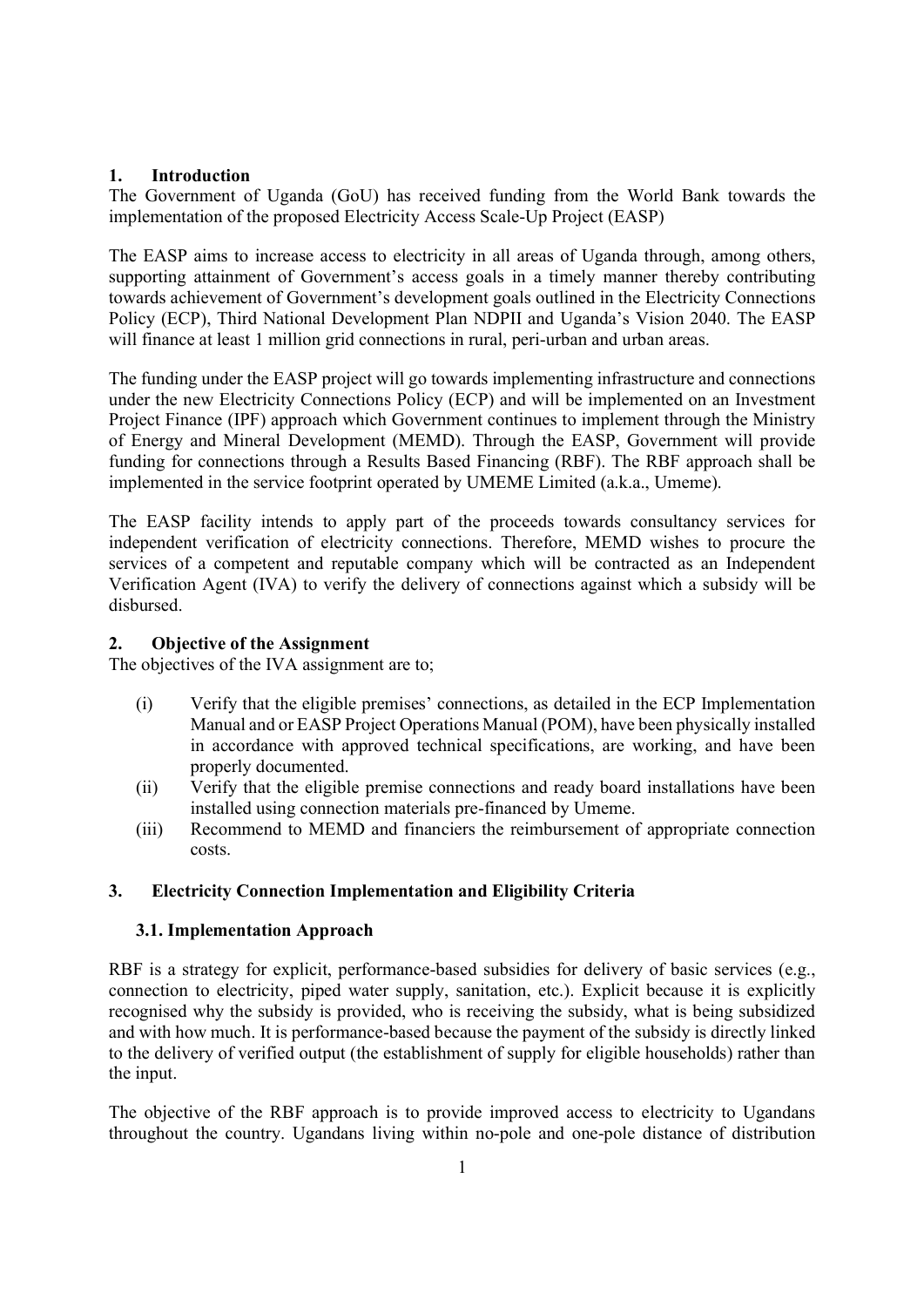grids, who are not able to pay the connection fees but can afford to pay the energy consumption costs once connected will be provided with a one-time electricity connection subsidy.

The RBF approach will provide subsidies to meet the connection cost as approved by the Electricity Regulatory Authority. The main features of the project are the following:

- a. The "output" against which subsides will be disbursed is household/small and medium business connections to the low voltage electricity network and demonstration of electricity consumed. Umeme will be reimbursed 100% of the costs of a connection after independent verification of installation of a working connection.
- b. Umeme is an electricity distribution company that is licenced to make connections, provide electricity to households, businesses and undertake other aspects of electricity service provision, including billing, collections, and customer service.
- c. The subsidies will be channelled by the Government of Uganda through the MEMD.
- d. Umeme will be participating in the RBF approach. Umeme has the capacity and willingness to make these connections, and has estimated consumer demand. In addition, Umeme has a distribution operating license issued by the Electricity Regulatory Authority (ERA).

The RBF approach will be implemented in accordance to the ECP Implementation Manual and or the EASP POM.

## 3.2.Eligibility Criteria

## a) Connection eligibility

Eligibility criteria will be as follows for low voltage Single Phase customers - no pole and onepole service connections:

- (i) Premise is located within Licensed Area of Umeme.
- (ii) Owner of the premise has applied for and can be serviced by a no pole or a one-pole service connection from the nearest distribution line.
- (iii) Premise has completed internal wiring at the time of application for a connection or a ready-board has been installed.
- (iv) Premise has paid the cost of inspection.

## b) Ready board eligibility

The eligibility criteria for a ready board installation on customer premises shall be;

- i) Premises is located within Licensed Area of Umeme
- ii) Customer has either a one or two roomed structure (household or commercial premises)
- iii) Customer has applied for a ready board installation

The prevailing approved guidelines by ERA on ready board installation and use shall apply.

#### 3.3.Subsidy Amount

Connections that comply with the eligibility criteria will be eligible for a subsidy, payable to Umeme upon verification. The applicable subsidy shall be determined based on approved rates by ERA. The reimbursement will cover: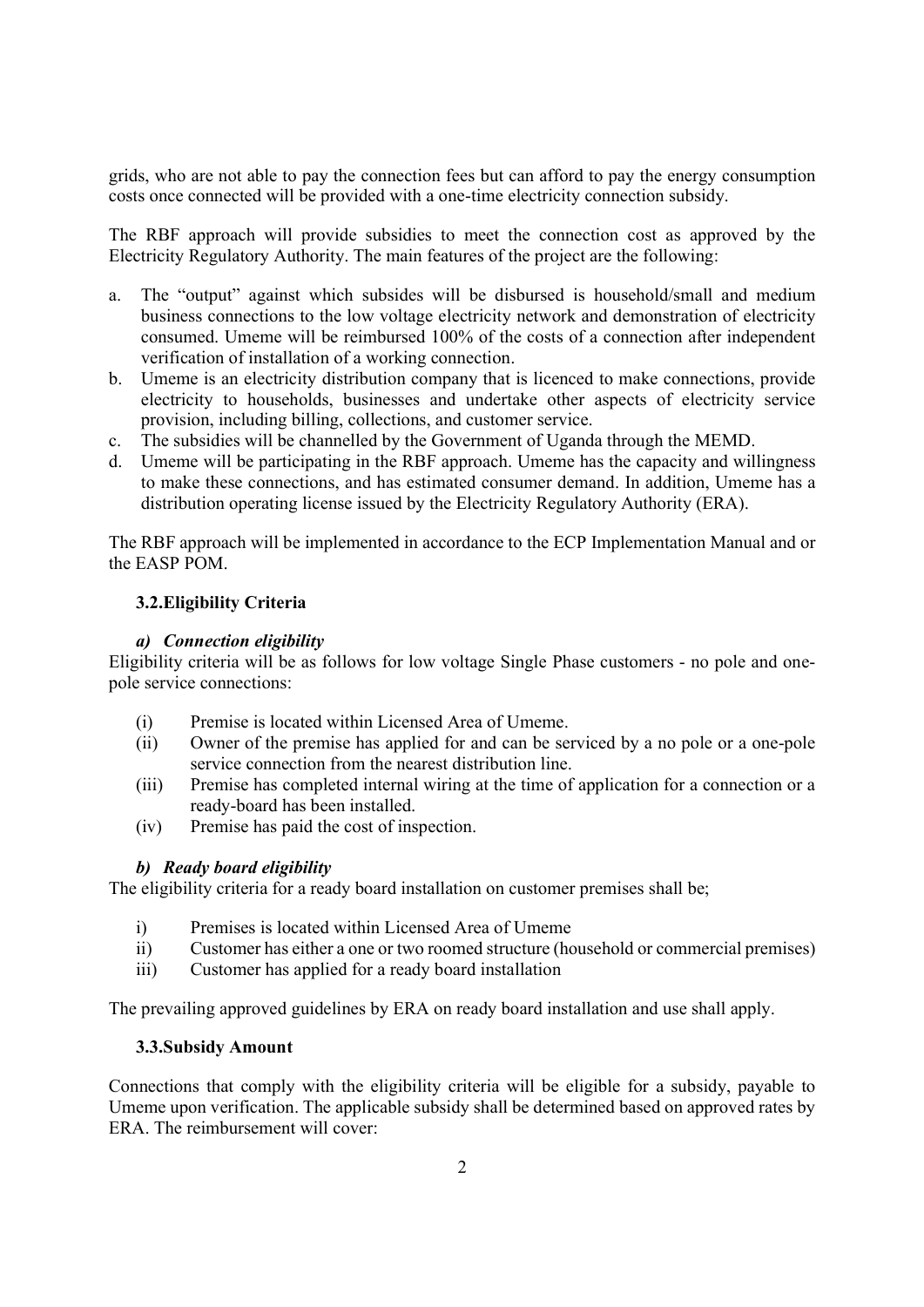- 1) Connection cost as approved by ERA
- 2) Pre-financing cost

The ECP Implementation Manual and the EASP POM provides further details of the RBF approach on subsidy calculation methodology including pre-financing costs.

## 4. Scope of Service

The IVA shall verify completed service connections implemented by UMEME on RBF. The IVA will be required to complete a desk-based verification of all eligible connections installed by UMEME in their footprint, and to physically inspect and verify at least 10% of the connections in each batch submitted.

The IVA will be provided with a list of connections made (on conventionally wired premises or where a ready board had been installed) together with supporting documentation. The IVA will be requested to perform verification of these connections.

Umeme shall provide detailed information to MEMD about the connections made and ready boards installed. The IVA will verify Umeme claims and report to MEMD who will scrutinize the findings. The IVA will verify Umeme claims and report to MEMD who will scrutinize the findings. The IVA will ensure that there is no duplication of connections to be reimbursed. In doing this, the IVA will carry out a duplication test across the electricity connections master database.<sup>1</sup> The IVA will maintain an up-to-date database for all the connections verified and will submit this to MEMD at the end of each quarter as part of quarterly reporting.

It is expected that 250,000 connections (including ready board connections) implemented countrywide shall be verified and the IVA shall be required to carry out the following activities based on data supplied by Umeme– electronic and or physical:

The IVA will as well verify the connections' unique identifiers which will include among others barcode / serial numbers of the meters, ready boards, poles, cables, circuit breakers including GPS location coordinates.

## a. Task 1 Desk based verification:

Desk-based verification of all (100%) connections and ready board installations made using RBF:

- (i) Customer identification number in UMEME's database
- (ii) Name of the customer
- (iii) Meter number, type and serial number
- (iv) Manufacturer of the energy meter.
- (v) Metering type used for the customer (wired/wireless/PLC or other-specify type)
- (vi) Telephone contact of customer
- (vii) Date of first entry of customer in UMEME's database or application date
- (viii) Date of installation of connection
- (ix) Ready board serial number & type
- (x) Date of installation of ready board

<sup>&</sup>lt;sup>1</sup> The IVA will be granted access to the master connections database.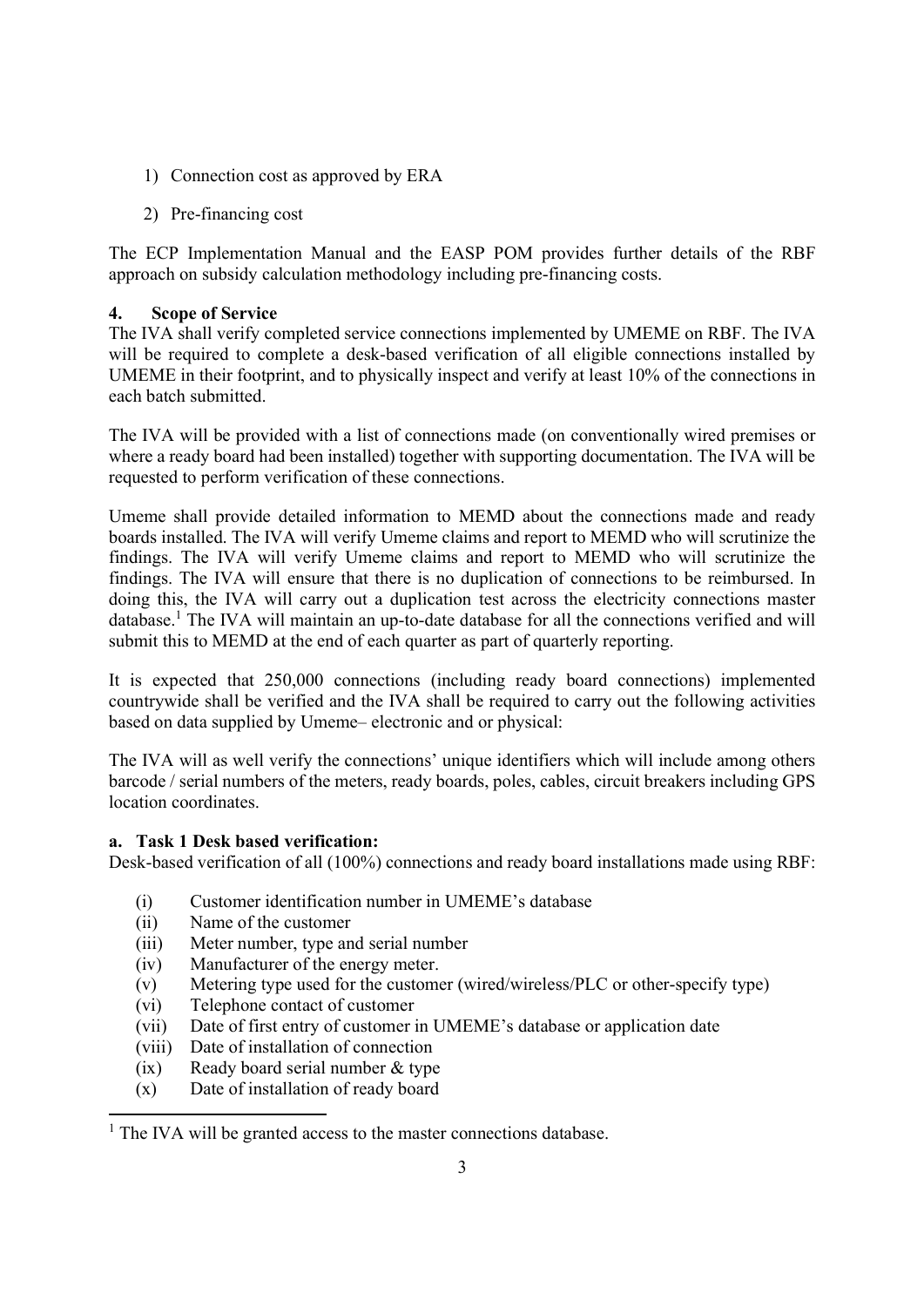- (xi) Location of connection shall include political district, sub-county, parish and village
- (xii) Customer demographic data including gender, main purpose for utilisation of electricity.
- (xiii) GPS coordinates of premise and or pole positions. This will also be validated and confirmed by the IVA. A GPS plot shall be generated by the IVA per batch of connections verified.
- (xiv) Connections from refugee host districts or non-refugee host districts.
- (xv) Type of connection (pole or no pole, one-phase household/commercial enterprise/public institution connection with: (a) pre-paid meter; (b) post-paid meter; (c) LV Single Phase ready-board connection with a pre-paid meter for the eligible premises structure (household or commercial premises).
- (xvi) Wiring Certificate available and in addition a Certificate of Compliance (CoC), where ready boards are installed
- (xvii) Inspection Certificate available (either for a conventionally wired premises or where a ready board had been installed)
- (xviii) Network configuration (bare conductor/ ABC) where a pole service connection has been made.
- (xix) Generate and verify the barcode / serial numbers / unique identifiers for meters, poles and ready boards used under the EASP. The pole type and pole suppliers' data must also be verified.

#### b. Task 2 Physical Verification:

Physical inspection shall cover 10% of the connections in each batch. This will be a random sample picked by the IVA. The methodology used for picking the sample shall be detailed in the report. This inspection shall be evenly distributed and not just restricted to non-remote areas.

The IVA shall prepare a random sample ensuring route optimisation and balance between rural, urban and peri urban areas and travel to the location where the connections have been installed and physically verify their existence, functionality, integrity and compliance to technical specifications. At the site of the installation, the IVA will obtain the following information pertaining to the connection by physically examining the installation and interviewing the customers:

- (i) Customer identification number in UMEME's database
- (ii) Name of customer
- (iii) Meter number, type and serial number
- (iv) Telephone contact of customer
- (v) Date of installation of connection
- (vi) Ready board serial number & type
- (vii) Date of installation of ready board (where applicable)
- (viii) Location of connection shall include political district, sub-county, parish and village
- (ix) GPS coordinates of premise at the customer service point/ point of supply to the premises. Will include both GPS coordinates for meters and poles.
- (x) Type of connection (no pole, one-phase household/commercial enterprise/public institution connection with a pre-paid meter, post-paid meter or metered ready-board)
- (xi) Metering type used for the customer (wired/wireless/PLC or other-specify type)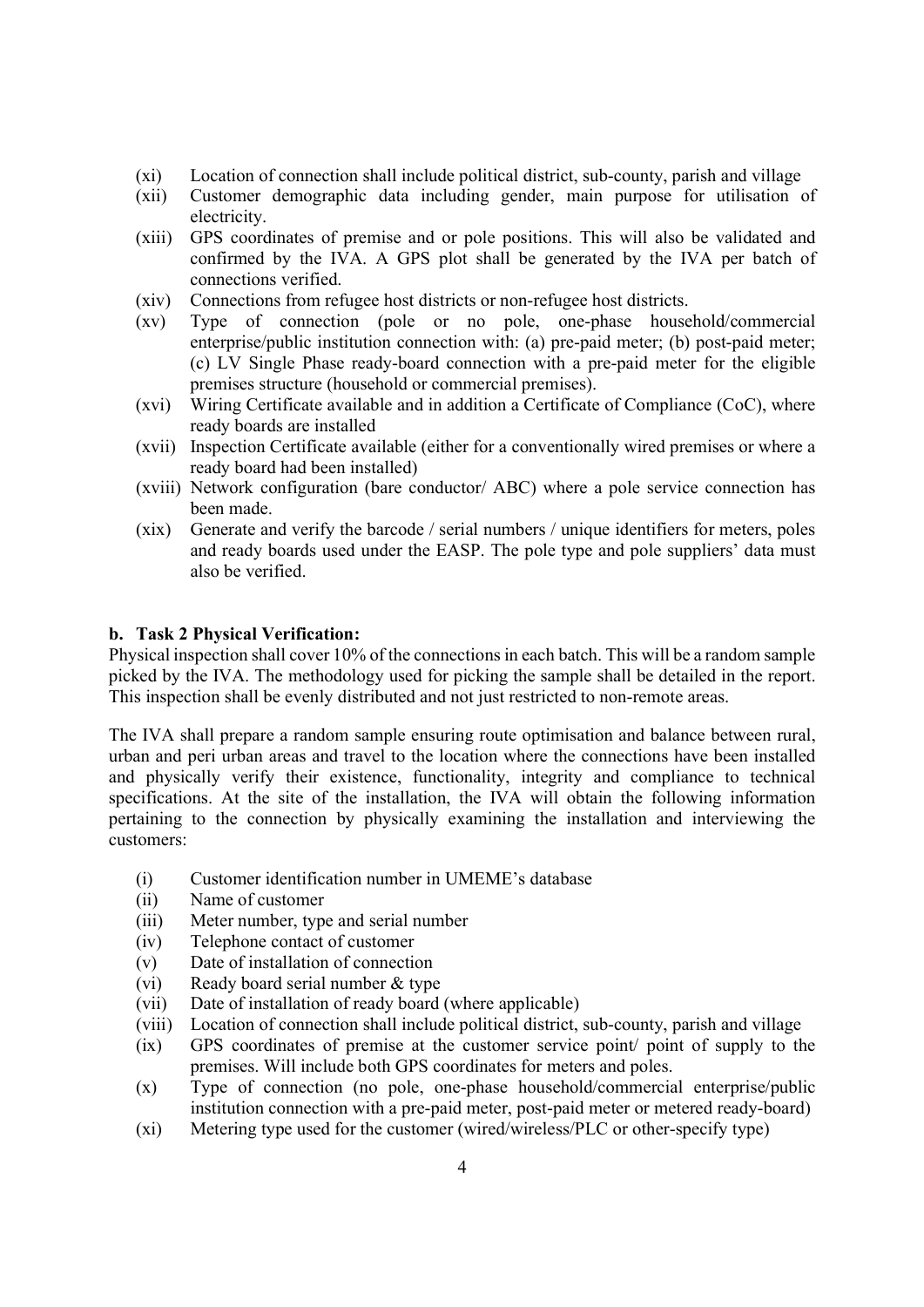- (xii) Network configuration (bare conductor/ ABC) where a pole service connection has been made
- (xiii) Premise has completed internal wiring at the time of application for a standard metered connection, or it had applied for a ready-board connection
- (xiv) Connection is in compliance with the ECP Implementation Manual regarding technical Specification for the specific type of connection and eligibility criteria for a ready board installation
- (xv) Check where the customer received information about the opportunity to connect under the ECP program (consultant, distribution company, radio, friends, service provider other – specify source)
- (xvi) Check if the customer was given explanation of the ECP program (in case the explanation was not given, the IVA will give a short description of the ECP programme).
- (xvii) Check if the customer has paid any money for the connection or ready board installation and how much (note: amount paid)
- (xviii) Check if the connection installation is safe for the customer
- (xix) Generate and verify the barcode / serial numbers / unique identifiers for meters, poles and ready boards used under the EASP. The pole type and pole suppliers' data must also be verified.
- (xx) Confirm the name of the manufacturer on the labels for meters, cable and circuit breakers.
- (xxi) Check and establish actual installation of new meter, ready board, earthing CB box and length of service cable in line with ERA requirements.

The IVA will be required to verify resolution actions undertaken by UMEME in line with recommendations made after the verification process during contract implementation. The IVA shall provide a summary report on the activity accordingly.

## 5. Duration of the Assignment

The IVA will carry out the verification services for a period of two (2) years.

#### 6. General Experience of the Firm

The assignment is open to companies or consortia that have at least ten (10) years general experience in verification/audit and monitoring RBF programs, as well as management of large databases. The companies or consortia should have completed at least three (03) similar assignments involving independent verification or auditing RBF approaches completed in the last ten (10) years. Documentary evidence in form of completion certificates or the equivalent will be required.

The IVA should have the expertise in developing surveys, sampling, collecting, compiling and analysing data; knowledgeable in working with communities of different diversities in sub-Saharan Africa.

#### a) Key Personnel

The IVA should have adequate personnel including the following key personnel: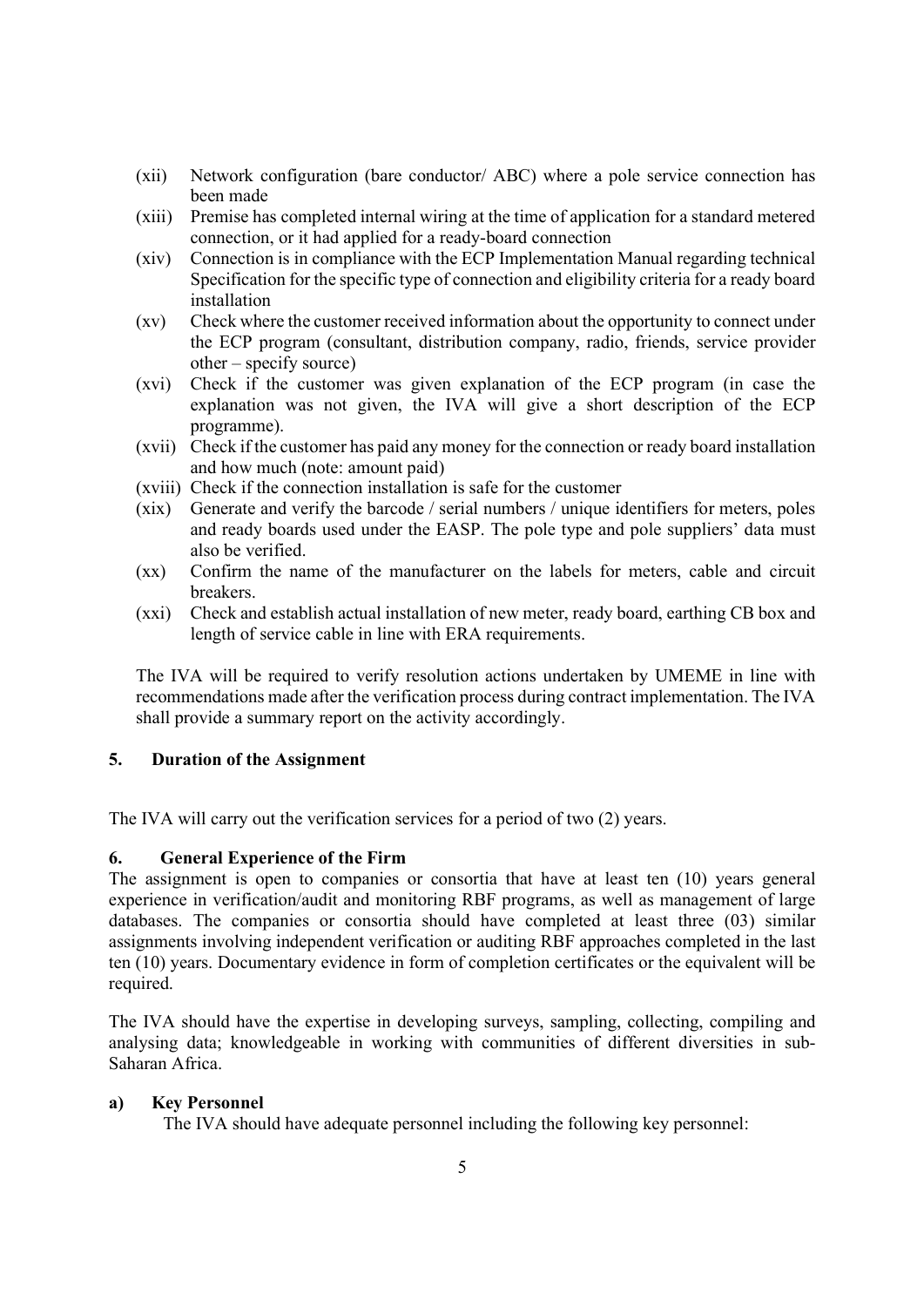- i. Team Leader with Master's degree in business, accounting or management and with over ten (10) years post graduate working experience out of which five (5) years should be in audit related work and monitoring of results under results based financing approaches.
- ii. Electrical Engineer with a BSc Electrical Engineering with at least ten (10) years working experience, of which five (5) years are in power distribution.
- iii. Financial Analyst/Auditor with a Bachelor's degree in Accounting, Finance with at least ten (10) years of post-qualification experience in financial analysis, audit and management.
- iv. Database Specialist with a Bachelor's degree in Information Technology, Computer Science, Business Computing or statistics with at least five (5) years of experience in management of databases and GIS based systems.

| No. | <b>Key Expert</b>          | <b>Person Months</b> |
|-----|----------------------------|----------------------|
|     | Team Leader                |                      |
|     | <b>Electrical Engineer</b> |                      |
|     | Finance Analyst/Audit      |                      |
|     | Database Specialist        |                      |
|     | <b>Total Person Months</b> |                      |

#### Person Months

#### 7. Deliverables

- i. Inception Report: The IVA shall submit an Inception Report detailing the methodology and approach to be applied in the verification of connections and inventory. This will include sampling methodology/criteria to be applied for determination of 10% of connections that will be subjected to physical verification, check-list of supporting information/data to be provided by UMEME for each connection batch requiring verification, draft questionnaires and draft pro forma verification reports, etc.
- ii. Connections or ready board installations Reports (Task 1 -2): The IVA shall submit Verification Reports containing information as detailed above on each batch of connections or ready board installations. The Reports will list all customers connected and or ready boards installed (Task 1) and all those physically verified (Task 2). The reports will confirm the number of eligible connections or ready board installations verified for subsidy payment by connection type (ready board or conventional wiring).
- iii. Progress Reports: The IVA will provide quarterly reports indicating the number of connections verified in a quarter and the cumulative connections, challenges and proposed solutions to challenges.
- iv. Project completion report: The IVA shall issue a project completion report that will highlight the full project implementation, challenges encountered, lessons learnt and possible areas of improvement in future projects.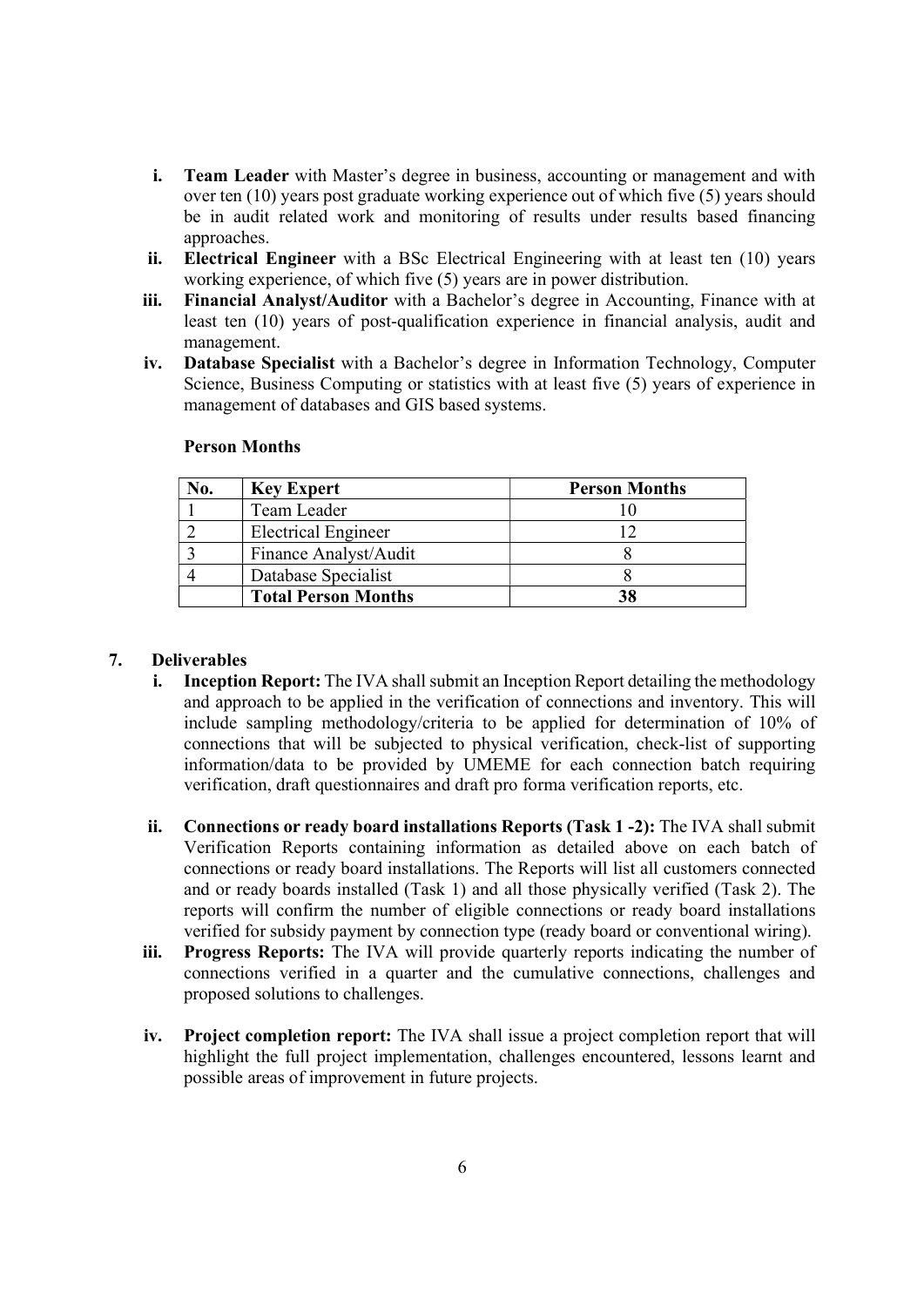## 8. Timeline of Deliverables

The IVA will carry out the assignment under the supervision of the Connections Manager under the EASP Project Implementation Unit.

The IVA shall submit for each required report, four hard copies and one soft copy on CD ROM to MEMD in accordance with the following timelines.

| <b>Report</b>                                                                   | Timing                                                                                                                                      |
|---------------------------------------------------------------------------------|---------------------------------------------------------------------------------------------------------------------------------------------|
| Inception Report acceptable to the<br>client                                    | Within the first three weeks of effectiveness of contract                                                                                   |
| Connections<br><b>Verification</b><br>Draft<br>Reports acceptable to the client | Within 30 calendar days after receiving the list of connections<br>from the MEMD and the associated documentation from<br><b>UMEME.</b>     |
| Final Connections Verification<br>Reports acceptable to the client              | Within 5 working days after receiving comments on the draft<br>verification reports from the MEMD and respective stakeholders. <sup>2</sup> |
| <b>Ouarterly</b><br>Progress<br><b>Reports</b><br>acceptable to the client      | Within 10 calendar days after the end of the quarter.                                                                                       |
| Completion Report acceptable to<br>the client                                   | 30 calendar days from the time of project/contract closure.                                                                                 |

## 9. Services, Facilities and Resources to be provided by MEMD

- (i) Provide up-to-date service territory maps, key information/data on the grid extension lines and grid intensification schemes, etc.
- (ii) Provide the ECP Implementation Manual and the EASP POM.
- (iii) Provide contacts of UMEME and any additional information that is essential for the implementation of the assignment.
- (iv) Assign a Contract Management Team under the leadership of the Connections Manager, EASP PIU which will handle day to day coordination matters relating to the assignment.
- (v) Provide letters of introduction to UMEME, Local Authorities and other relevant offices as need may arise.
- (vi) Access to the master connections database.

## 10. Services, Facilities and Resources to be provided by the IVA

- (i) Employ well qualified and competent professional staff at all times in the execution of the services.
- (ii) Facilitate the IVA's staff. This shall include office and living accommodation, equipment, transport, telecommunications, office and other supplies etc.
- (iii) Ensure that the Team Leader and Experts have the full authority to make decisions necessary to complete the services as required.

 $2$  MEMD shall provide comments within 5 working days after receiving the draft verification reports.